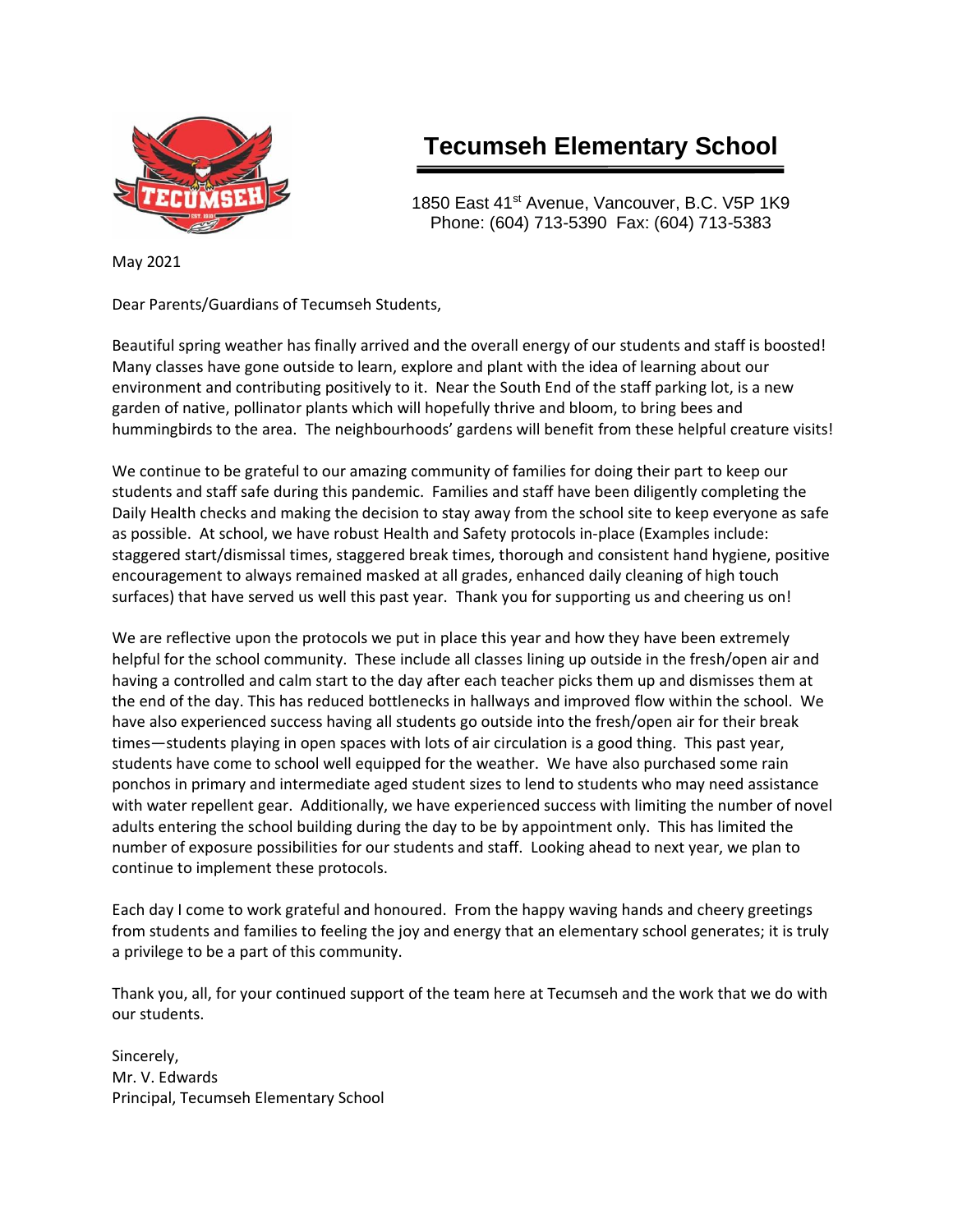#### **Water Bottle Filling Station**

A sensor activated/touchless, water bottle filling station has been installed in the hallway in front of the Main Office! It is now available for students to refill their water bottles throughout the day with chilled water. This is wonderful news as water fountains have been closed throughout the pandemic and this water bottle filling station has arrived as the weather is warming up.

Please continue to send your child(ren) with their own water bottle so that they can refill it throughout the day as needed.

#### **Modified Sports Day**

With Covid-19 still looming in the province, **we will not have a traditional Sports Day as we have had in the past.** This will help us avoid having different cohorts of children mixing unnecessarily. As well, it will mitigate the influx and mingling of spectators.

This year, Ms. Harris, and the Grade 7 students in Division 2, have designed a series of fun, "Toy Story" themed activities to share with each classroom! These activities can be completed by individual classes at their leisure during their time in the gymnasium or outside! Each class will be able to split their own group into four teams and enjoy the prepared activities. The Grade 7s produced short "How-To" PowerPoint presentations and video demonstrations to share with classes. What a creative way for our Grade 7s to show leadership!

On a nice, hot day before June, the school will provide our students with an individual Freezie treat to enjoy.

## **Our beloved Grade 7s are leaving soon…**

Once again, like last year, due to Covid-19 Health and Safety protocols, we are not able to host a gathering for our Grade 7s and their families as we have done in Pre-Covid times. Together, the Grade 7 Staff Team here at Tecumseh is planning something special **within their own classrooms**, to send off our Grade 7s as they reach this important and memorable milestone of leaving elementary school.

## **An explanation of the Class Casting/Placement process:**

In June of each year, we begin the process of planning for the next school year. The Tecumseh staff works very hard to make the best possible placement for your child.

There are many factors to consider when generating class compositions. They include: academic progress, individual learning styles, classroom interactions between students, specific learning needs in different areas, a balance of students requiring English Language Learner and Learning Assistance support, and information provided by the children and parents.

This is not an easy task. Tecumseh staff invests a great deal of time and thought into this process. It is not a perfect process as there are many variables to consider in our school population; however, our staff considers the individual needs and nature of each child.

The way in which the number of divisions and grade levels are determined is directly dependent upon the number of students registered at the school, the number of staff members assigned by the Vancouver School District and the contractual rules for class configuration.

Sometimes, combined classes are necessary based on our student enrollment and staffing allotment. Placement in a combined class does not reflect in any way your child's academic ability. Placement in a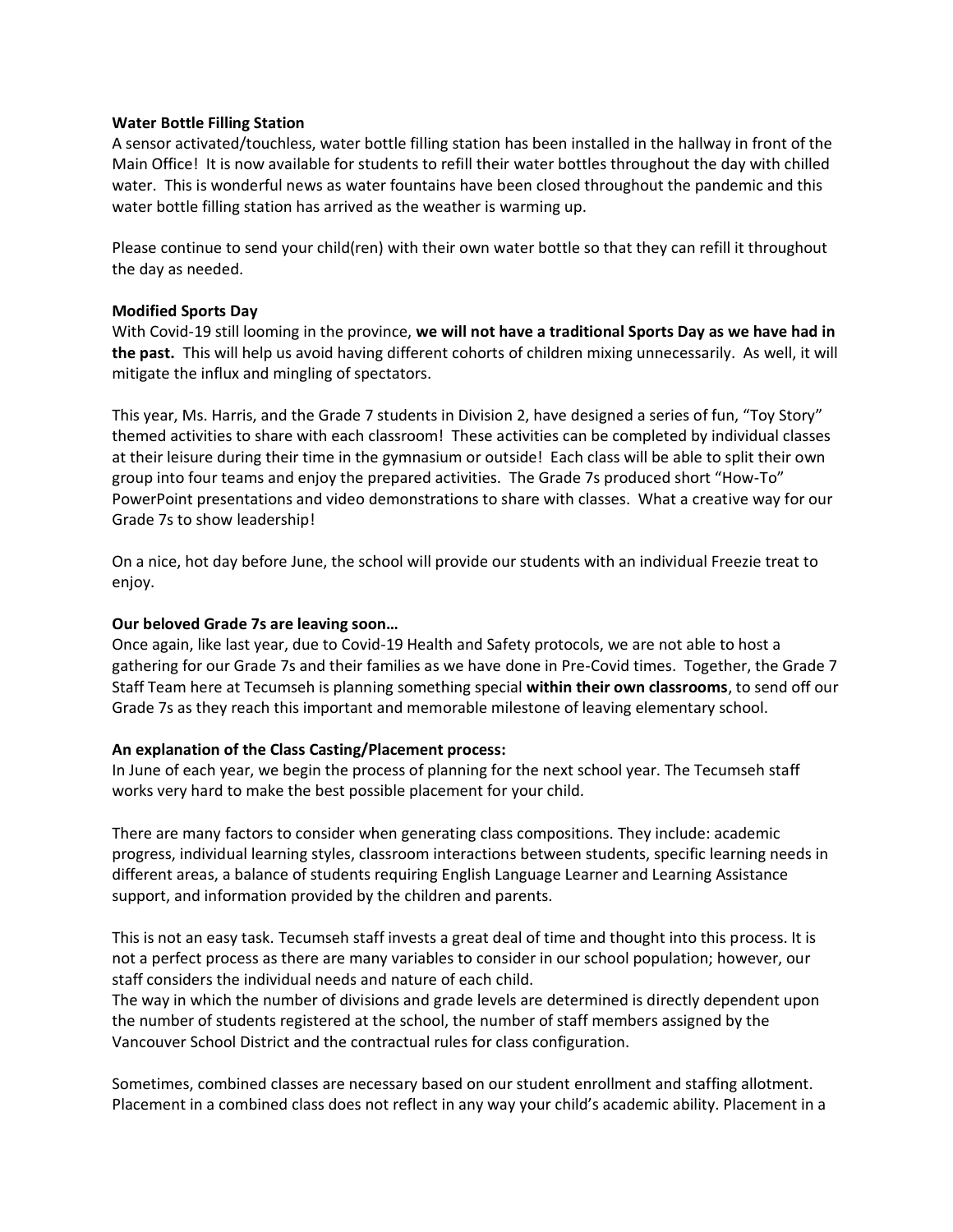combined class at the lower grade does not mean that your child will cover the curriculum of the upper grade or receive an advanced program. The same holds true for a student who is in the upper end of a split class - your child does not receive a non-advanced program because students from a lower grade are in the same classroom; nor will your child be academically penalized by being placed into the combination class, rather than a straight grade class.

More information regarding Combined (split) Classes can be found here:

#### [https://www.vsb.bc.ca/Student\\_Support/General\\_Resources/combined-class/Pages/default.aspx](https://www.vsb.bc.ca/Student_Support/General_Resources/combined-class/Pages/default.aspx)

Our teachers and staff do an excellent job of placing all of our students. Make sure that your child's current classroom teacher has all pertinent information about your child. Please also make sure your classroom teacher is aware of any concerns you may have about academic and emotional vulnerability or behavioural/social conflicts so that these factors may be considered in placing students.

Please note, we do not place students based on wanting to be with a best friend, however, a level of social connection with known peers is considered for every student. If you feel it is necessary to make a written request, **please ensure that it is accompanied by an educational rationale for the placement**. Please know, a written request is not a guarantee of placement but an acknowledgement of your interest and hope for your child.

Thank you for your support as we strive to create the best possible learning environment for all the students in our school.

#### **Traffic Around Tecumseh School**

Traffic around Tecumseh School continues to be a challenge especially in the morning at drop-off and at dismissal time. Now that the road construction is complete on Beatrice Street, we are asking that parents/guardians pay particular heed to the signage that is immediately adjacent to the school on Commercial Street.

The City of Vancouver **No Stopping** signage is in place to reserve space directly beside the school on Commercial Street, should there ever be a need for emergency vehicles to attend to Tecumseh. Also, when vehicles park here, even for a few minutes, it creates a bottleneck of traffic as vehicles come into Commercial Street from East  $41^{st}$  Avenue (southbound) and as vehicles attempt to access East  $41^{st}$ Avenue travelling northbound on Commercial street. *It is the goal to have a consistent and smooth flow of traffic in this area.*

**Thank you to all the families who are assisting by parking a little further away and enjoying a morning stroll to the school with your child(ren).** Since the road construction appears to be complete on Beatrice Street, it is now available again for 3 minute drop-off parking. There is also ample parking on East 43rd Avenue.

Thank you for continuing to avoid using the staff parking lot as this area is reserved for Tecumseh staff, VSB Operations staff, and our itinerant staff. This is not a suitable place for drop-off or pick-up.

We appreciate your support to keep our students, their families, and pedestrians safe on the streets near our school.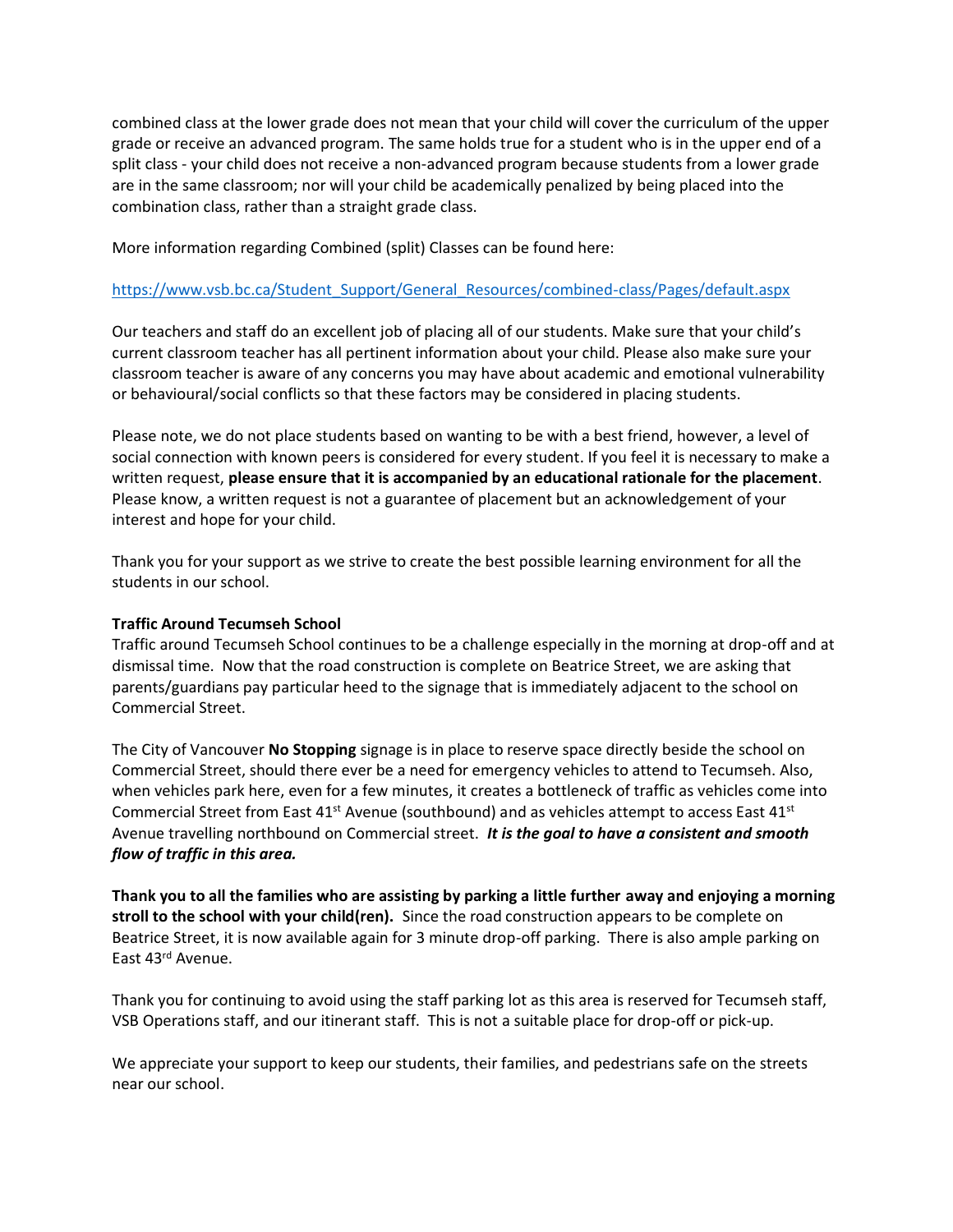#### **Tecumseh School Calendar 2021-2022**

Our calendar dates have been set for next year. Please see below for your planning purposes:

|                                                | <b>Tecumseh Elementary School</b>                                         |  |
|------------------------------------------------|---------------------------------------------------------------------------|--|
| 2021-2022 School Calendar                      |                                                                           |  |
|                                                |                                                                           |  |
|                                                | <b>SCHOOL OPERATION OVERVIEW</b>                                          |  |
| Number of Days in Session                      | 186                                                                       |  |
| Number of Days of Instruction                  | 178                                                                       |  |
| Number of Days of Non-Instruction              | 7 Non-Instructional Days 1 Administration Day (June 30)                   |  |
|                                                | Special Provincial Closing Dates & Vancouver School District Closure Days |  |
| <b>School Opening Day</b>                      | Wednesday September 8, 2021                                               |  |
| <b>Thanksgiving Day</b>                        | Monday October 11, 2021                                                   |  |
| Remembrance Day                                | Thursday November 11, 2021                                                |  |
| Last Day of Instruction Before Winter Vacation | Friday December 17, 2021                                                  |  |
| <b>Winter Vacation Period</b>                  | Monday December 20, 2021-Monday January 3, 2022                           |  |
| School Re-opens after Winter Vacation          | Tuesday January 4, 2022                                                   |  |
| <b>Family Day</b>                              | Monday February 21, 2022                                                  |  |
| Last Day of Instruction Before Spring Vacation | Friday March 11, 2022                                                     |  |
| <b>Spring Vacation Period</b>                  | Monday March 14-Friday March 25, 2022                                     |  |
| School Re-opens after Spring Vacation          | Monday March 28, 2022                                                     |  |
| Good Friday                                    | Friday April 15, 2022                                                     |  |
| Easter Monday                                  | Monday, April 18, 2022                                                    |  |
| Victoria Dav                                   | <b>Monday May 23, 2022</b>                                                |  |
| Last Full Day of Pupil Attendance              | Wednesday June 29, 2022                                                   |  |
| <b>Administrative/School Closing Day</b>       | Thursday June 30, 2022                                                    |  |
|                                                | Non-Instructional Days (school not in session)                            |  |
| Tuesday September 7, 2021                      | In-Service Anti-Racism Training Day                                       |  |
| Friday, September 24, 2021                     | Professional Development Day (Date set by school)                         |  |
| Friday, October 22, 2021                       | Professional Development Day (Province Wide)                              |  |
| Friday, November 26, 2021                      | Indigenous Focus Non-Instructional Day (District Wide)                    |  |
| Monday, January 17, 2022                       | Professional Development Day (Date set by school)                         |  |
| Friday, February 18, 2022                      | Professional Development Day (District Wide)                              |  |
| Monday, April 25, 2022                         | Professional Development Day (District Wide)                              |  |
|                                                |                                                                           |  |
|                                                | <b>Goal Setting Conference Dates:</b>                                     |  |
| Tuesday, October 19, 2021                      | 2:00 pm dismissal                                                         |  |
| Wednesday, October 20, 2021                    | 2:00 pm dismissal                                                         |  |
| Wednesday, March 02, 2022                      | 2:00 pm dismissal                                                         |  |
| Thursday, March 03, 2022                       | 2:00 pm dismissal                                                         |  |

The Tecumseh 2021—2022 Calendar at a Glance can also be found on our school's website here:

<https://www.vsb.bc.ca/schools/tecumseh/About-Us/Pages/Tecumseh-Year-At-a-Glance-Calendar.aspx>

#### **School Fees for 2021—2022**

Please see the attachment for the 2021—2022 Tecumseh School Fees.

As a reminder, the Vancouver School Board will not deny a child access to the school supplies required for his or her educational program because of financial hardship. Nor will any child be excluded from activities where a fee is charged. If at any time there is a financial challenge, please contact the school Principal, Mr. V. Edwards. All requests will be treated confidentially.

如果你需要经济帮助, 请联系你们学校的负责人 • 如需經濟協助, 請聯絡貴校校長 • Nếu bạn cần trợ cấp, xin liên lạc với Hiệu Trưởng Trường · Tawagan ang tagapamahala o punongguro ng paaralan kung kailangan ninyo ng pinansyal na tulong. • Si vous avez besoin d'aide financière, veuillez contacter la direction. · Si necesita apoyo financiero, por favor contacte a la dirección de su escuela • ਜੇਤੁਹਾਨੂੰ ਵਿੱਤੀ ਸਹਾਇਤਾ ਦੀ ਲੋੜ ਹੈ, ਕਿਰਪਾ ਕਰਕੇ ਆਪਣੇ ਸਕੂਲ ਪ੍ਰਬੰਧਕ ਨਾਲ ਸੰਪਰਕ

ਿਰੋ • 재정 지원이 필요하시면, 학교의 교장선생님께 문의하시기를 바랍니다